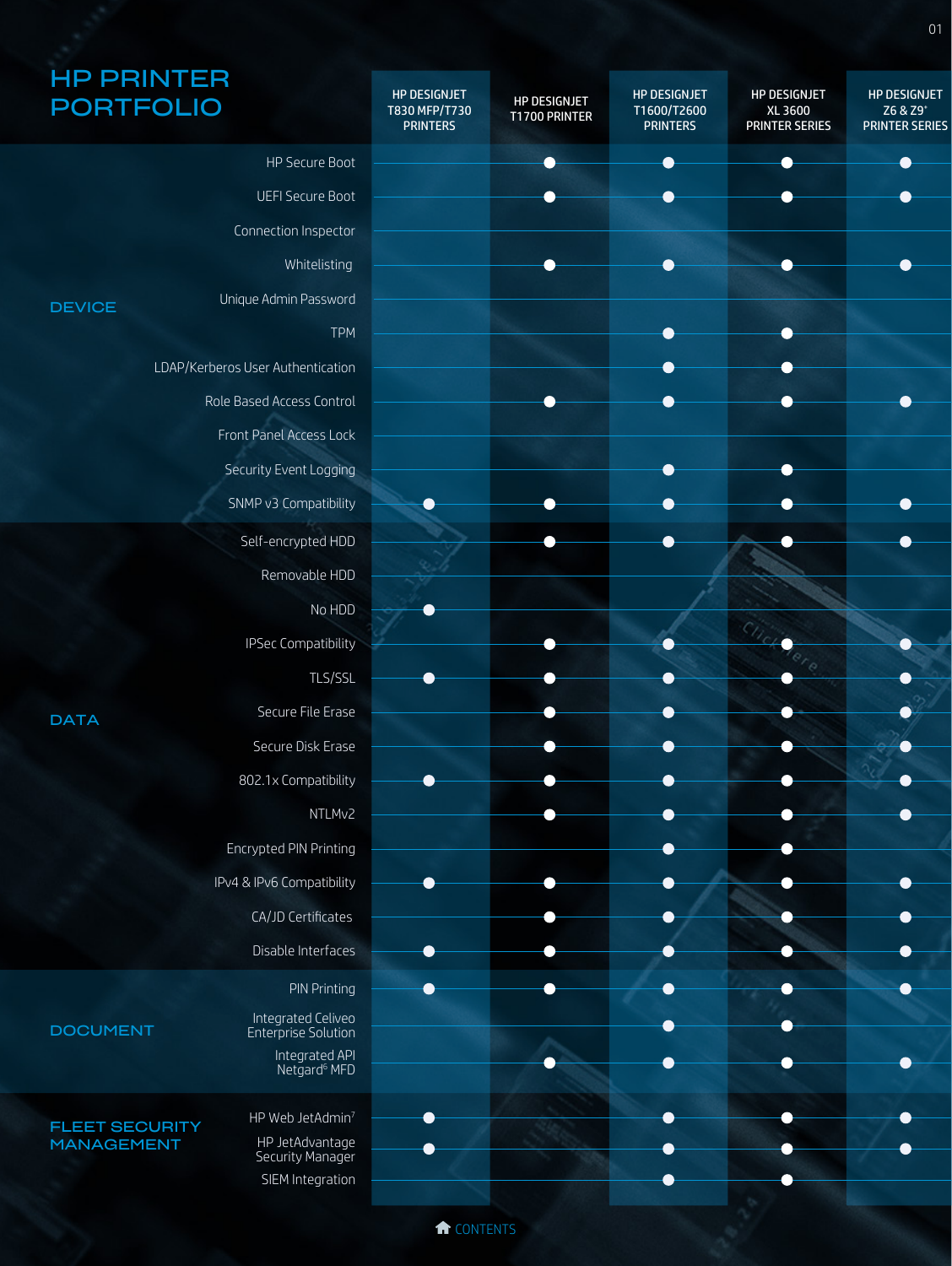| <b>HP PRINTER</b><br><b>PORTFOLIO</b>      |                                            | HP DESIGNJET<br>Z6 PRO & Z9 <sup>+</sup> PRO<br><b>64-IN PRINTERS</b> | <b>HP DESIGNJET</b><br>Z6810 42-IN<br><b>PRINTER</b> | HP PAGEWIDE XL | <b>HP PAGEWIDE</b><br><b>XL PRO</b> |  |
|--------------------------------------------|--------------------------------------------|-----------------------------------------------------------------------|------------------------------------------------------|----------------|-------------------------------------|--|
|                                            | HP Secure Boot                             |                                                                       |                                                      |                |                                     |  |
|                                            | <b>UEFI Secure Boot</b>                    |                                                                       |                                                      |                |                                     |  |
|                                            | Connection Inspector                       |                                                                       |                                                      |                |                                     |  |
|                                            | Whitelisting                               |                                                                       |                                                      |                |                                     |  |
| <b>DEVICE</b>                              | Unique Admin Password                      |                                                                       |                                                      |                |                                     |  |
|                                            | <b>TPM</b>                                 |                                                                       |                                                      |                |                                     |  |
|                                            | LDAP/Kerberos User Authentication          |                                                                       |                                                      |                |                                     |  |
|                                            | Role Based Access Control                  |                                                                       |                                                      |                |                                     |  |
|                                            | Front Panel Access Lock                    |                                                                       |                                                      |                |                                     |  |
|                                            | Security Event Logging                     |                                                                       |                                                      |                |                                     |  |
|                                            | SNMP v3 Compatibility                      |                                                                       |                                                      |                |                                     |  |
|                                            | Self-encrypted HDD                         |                                                                       |                                                      |                |                                     |  |
|                                            | Removable HDD                              |                                                                       |                                                      |                |                                     |  |
|                                            | No HDD                                     |                                                                       |                                                      |                |                                     |  |
|                                            | <b>IPSec Compatibility</b>                 |                                                                       |                                                      |                |                                     |  |
|                                            | TLS/SSL                                    |                                                                       |                                                      |                |                                     |  |
| <b>DATA</b>                                | Secure File Erase                          |                                                                       |                                                      |                |                                     |  |
|                                            | Secure Disk Erase                          |                                                                       |                                                      |                |                                     |  |
|                                            | 802.1x Compatibility                       |                                                                       |                                                      |                |                                     |  |
|                                            | NTLMv2                                     | ▁                                                                     |                                                      |                |                                     |  |
|                                            | Encrypted PIN Printing                     |                                                                       |                                                      |                |                                     |  |
|                                            | IPv4 & IPv6 Compatibility                  |                                                                       |                                                      |                |                                     |  |
|                                            | CA/JD Certificates                         |                                                                       |                                                      |                |                                     |  |
|                                            | Disable Interfaces                         |                                                                       |                                                      |                |                                     |  |
|                                            | <b>PIN Printing</b>                        |                                                                       |                                                      |                | ●                                   |  |
| <b>DOCUMENT</b>                            | Integrated Celiveo<br>Enterprise Solution  |                                                                       |                                                      |                |                                     |  |
|                                            | Integrated API<br>Netgard <sup>6</sup> MFD |                                                                       |                                                      |                |                                     |  |
|                                            | HP Web JetAdmin <sup>7</sup>               |                                                                       |                                                      |                |                                     |  |
| <b>FLEET SECURITY</b><br><b>MANAGEMENT</b> | HP JetAdvantage                            |                                                                       |                                                      |                |                                     |  |
|                                            | Security Manager<br>SIEM Integration       |                                                                       |                                                      |                |                                     |  |
|                                            |                                            |                                                                       |                                                      |                |                                     |  |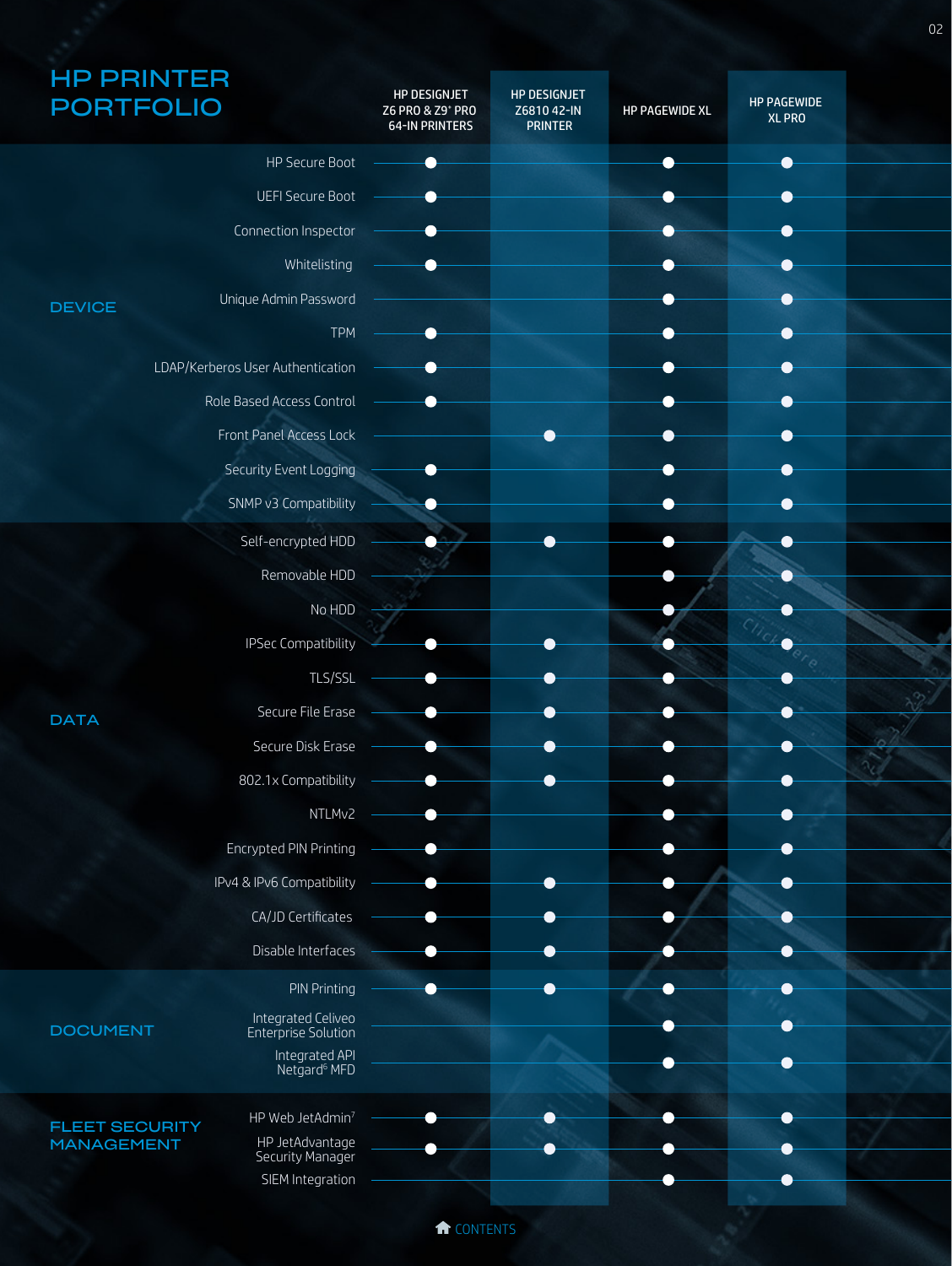## **COMPETITIVE COMPARISON**

(f) Celiveo + API Netgard® MFD (g) Only Netgard

| <b>COMPETITIVE</b><br><b>COMPARISON</b>                                                                                                                                                                                                                                                                                         |                                                                                 | <b>RICOH CW</b><br>22001 SP | KIP 600/700/800/<br>900 SERIES | <b>KIP 7172</b>                                    | <b>CANON CW</b><br>3500                                                                                             | <b>CANON CW</b><br>3600/3800/<br>9000                                                                                                                                                                                                                                                                                                 | <b>OCÉ CW 910</b>        |
|---------------------------------------------------------------------------------------------------------------------------------------------------------------------------------------------------------------------------------------------------------------------------------------------------------------------------------|---------------------------------------------------------------------------------|-----------------------------|--------------------------------|----------------------------------------------------|---------------------------------------------------------------------------------------------------------------------|---------------------------------------------------------------------------------------------------------------------------------------------------------------------------------------------------------------------------------------------------------------------------------------------------------------------------------------|--------------------------|
|                                                                                                                                                                                                                                                                                                                                 | HP Secure Boot <sup>(a)</sup>                                                   |                             |                                |                                                    |                                                                                                                     |                                                                                                                                                                                                                                                                                                                                       |                          |
|                                                                                                                                                                                                                                                                                                                                 | HP Connection Inspector <sup>(a)</sup>                                          |                             |                                |                                                    |                                                                                                                     |                                                                                                                                                                                                                                                                                                                                       |                          |
|                                                                                                                                                                                                                                                                                                                                 |                                                                                 |                             |                                |                                                    |                                                                                                                     |                                                                                                                                                                                                                                                                                                                                       |                          |
| <b>DEVICE</b>                                                                                                                                                                                                                                                                                                                   | Whitelisting <sup>(a)</sup>                                                     |                             |                                |                                                    |                                                                                                                     |                                                                                                                                                                                                                                                                                                                                       |                          |
|                                                                                                                                                                                                                                                                                                                                 | Unique Admin Password <sup>(a)</sup>                                            |                             |                                |                                                    |                                                                                                                     |                                                                                                                                                                                                                                                                                                                                       |                          |
|                                                                                                                                                                                                                                                                                                                                 | TPM <sup>(a)</sup>                                                              |                             |                                |                                                    |                                                                                                                     |                                                                                                                                                                                                                                                                                                                                       |                          |
|                                                                                                                                                                                                                                                                                                                                 | LDAP/Kerberos <sup>(a)</sup>                                                    |                             |                                |                                                    |                                                                                                                     |                                                                                                                                                                                                                                                                                                                                       |                          |
|                                                                                                                                                                                                                                                                                                                                 | User Authentication <sup>(a)</sup>                                              |                             |                                |                                                    |                                                                                                                     |                                                                                                                                                                                                                                                                                                                                       |                          |
|                                                                                                                                                                                                                                                                                                                                 | Role Based Access Control <sup>(a)</sup>                                        |                             |                                |                                                    |                                                                                                                     |                                                                                                                                                                                                                                                                                                                                       |                          |
|                                                                                                                                                                                                                                                                                                                                 | Front Panel Access Lock <sup>(a)</sup><br>Security Event Logging <sup>(a)</sup> |                             |                                |                                                    |                                                                                                                     |                                                                                                                                                                                                                                                                                                                                       |                          |
|                                                                                                                                                                                                                                                                                                                                 |                                                                                 |                             |                                |                                                    |                                                                                                                     |                                                                                                                                                                                                                                                                                                                                       |                          |
|                                                                                                                                                                                                                                                                                                                                 | Disable Network<br>Ports and Protocols(a)                                       |                             |                                |                                                    |                                                                                                                     | ●<br>(k)                                                                                                                                                                                                                                                                                                                              |                          |
|                                                                                                                                                                                                                                                                                                                                 | SNMP v3(a)                                                                      |                             |                                |                                                    |                                                                                                                     |                                                                                                                                                                                                                                                                                                                                       |                          |
|                                                                                                                                                                                                                                                                                                                                 | Self-encrypted HDD(a)                                                           |                             |                                |                                                    |                                                                                                                     |                                                                                                                                                                                                                                                                                                                                       |                          |
|                                                                                                                                                                                                                                                                                                                                 | IPSec <sup>(a)</sup>                                                            |                             |                                |                                                    |                                                                                                                     |                                                                                                                                                                                                                                                                                                                                       |                          |
| <b>DATA</b>                                                                                                                                                                                                                                                                                                                     | TLS/SSL(a)<br>Secure File Erase <sup>(a)</sup>                                  |                             |                                | (d)                                                | n.<br>$\bullet^{\text{(d)}}$                                                                                        | $\rightarrow$                                                                                                                                                                                                                                                                                                                         | $\bullet$ <sup>(d)</sup> |
|                                                                                                                                                                                                                                                                                                                                 | Secure Disk Erase <sup>(a)</sup>                                                |                             |                                | (d)                                                | $\bigodot$ (d)                                                                                                      |                                                                                                                                                                                                                                                                                                                                       | $\bigodot$ (d)           |
|                                                                                                                                                                                                                                                                                                                                 | 802.1x Compatibility <sup>(a)</sup>                                             |                             |                                |                                                    |                                                                                                                     |                                                                                                                                                                                                                                                                                                                                       |                          |
|                                                                                                                                                                                                                                                                                                                                 | NTLMv2(a)                                                                       |                             |                                |                                                    | (e)                                                                                                                 |                                                                                                                                                                                                                                                                                                                                       |                          |
|                                                                                                                                                                                                                                                                                                                                 | Encrypted PIN Printing <sup>(a)</sup>                                           |                             |                                |                                                    |                                                                                                                     |                                                                                                                                                                                                                                                                                                                                       |                          |
| <b>DOCUMENT</b>                                                                                                                                                                                                                                                                                                                 | Integrated Pull                                                                 | (g)                         |                                | (g)                                                | (g)                                                                                                                 | (g)                                                                                                                                                                                                                                                                                                                                   |                          |
|                                                                                                                                                                                                                                                                                                                                 | Printing Solution(f)(a)<br>PIN Printing <sup>(a)</sup>                          |                             |                                |                                                    |                                                                                                                     |                                                                                                                                                                                                                                                                                                                                       |                          |
|                                                                                                                                                                                                                                                                                                                                 |                                                                                 |                             |                                |                                                    |                                                                                                                     |                                                                                                                                                                                                                                                                                                                                       |                          |
| <b>FLEET</b>                                                                                                                                                                                                                                                                                                                    | Security Policy-based<br>Fleet Management <sup>(a)</sup>                        |                             |                                |                                                    |                                                                                                                     |                                                                                                                                                                                                                                                                                                                                       |                          |
|                                                                                                                                                                                                                                                                                                                                 | SEM Integration <sup>(a)</sup>                                                  |                             |                                |                                                    |                                                                                                                     |                                                                                                                                                                                                                                                                                                                                       |                          |
| (a) Security features of competitive printers that are not reflected in this table is because they are not specified<br>in any of their datasheets/brochures. Not specified in datasheet/ brochure<br>(b) IEEE802.1x enable/disable<br>(c) Not available on the TM<br>(d) e-shredding/e-shredding [DoD 5220.22-M]<br>(e) NTLMv1 |                                                                                 |                             |                                | (i) Version 1.3, while all others have Version 1.2 | (h) Only 3600 and 3800 have v3, while CW 9000 has v2<br>(m) Menu access level is able to configure by multiple PINs | (j) Secure File Erase and Secure Disk Erase are available only in 3600 and 3800; not available in 9000<br>(k) HP has integration with Celiveo and API Netgard. Canon, Ricoh, and KIP have it only with Netgard<br>(I) It is not possible to configure different roles and assign them to different users. Only administrator password |                          |

<sup>t</sup>CONTENTS

(n) Printer's serial number is used as the password

(o) Device unlocked by PIN (\*\*) Limited to 2 users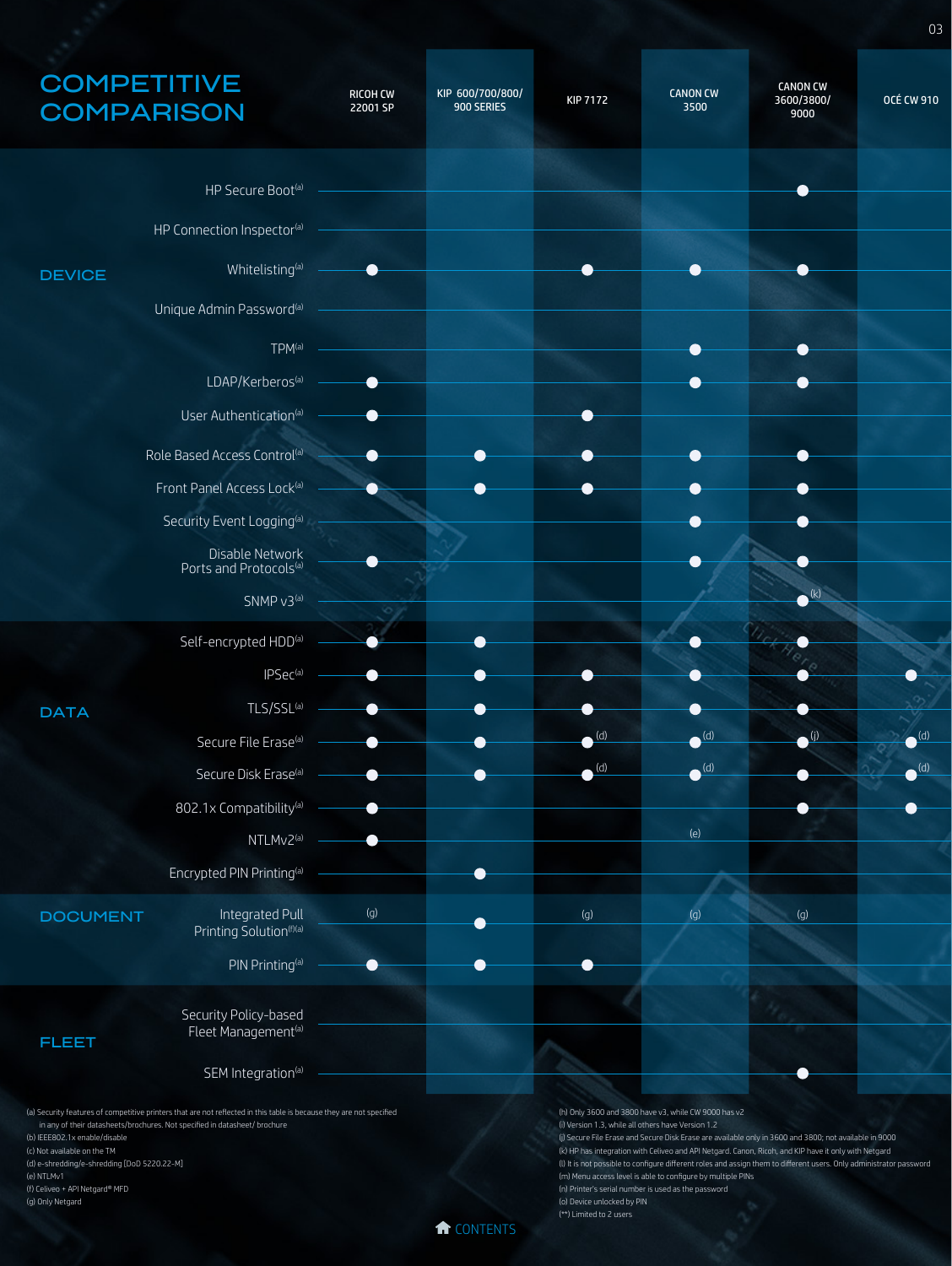## **COMPETITIVE COMPARISON** CANON IPF TZ-SERIES TZ-30000 **OCÉ PLOTWAVE**  345 & 365 CANON PW 3000/5000/ 7500 SERIES

| <b>COMPARISON</b> |                                                          | 3000/5000/<br><b>7500 SERIES</b> | OCE PLOTWAVE<br>345 & 365 | TZ-SERIES<br>TZ-30000 | COLORADO<br>1650 | <b>IPF TX-SERIES</b><br>TX-2100/3100/4100 | <b>IPF TX-SERIES</b><br>TX-2000/3000/4000 |
|-------------------|----------------------------------------------------------|----------------------------------|---------------------------|-----------------------|------------------|-------------------------------------------|-------------------------------------------|
|                   | HP Secure Boot <sup>(a)</sup>                            | ▲                                |                           |                       |                  |                                           |                                           |
|                   | HP Connection Inspector <sup>(a)</sup>                   |                                  |                           |                       |                  |                                           |                                           |
| <b>DEVICE</b>     | Whitelisting <sup>(a)</sup>                              | ●                                |                           |                       | <b>NA</b>        |                                           |                                           |
|                   | Unique Admin Password <sup>(a)</sup>                     |                                  |                           |                       | NA               | $\bullet$ <sup>(n)</sup>                  | $\bullet$ <sup>(n)</sup>                  |
|                   | $TPM^{(a)}$                                              |                                  | ●                         |                       | <b>NA</b>        |                                           |                                           |
|                   | LDAP/Kerberos <sup>(a)</sup>                             |                                  | $\bullet$                 |                       | <b>NA</b>        |                                           |                                           |
|                   | User Authentication <sup>(a)</sup>                       | ●                                |                           |                       | NA               |                                           |                                           |
|                   | Role Based Access Control <sup>(a)</sup>                 | $\bullet$                        |                           |                       | NA               |                                           | $\left(\mathsf{I}\right)$                 |
|                   | Front Panel Access Lock <sup>(a)</sup>                   | $\bullet$                        |                           |                       | NA               |                                           |                                           |
|                   | Security Event Logging <sup>(a)</sup>                    | $\bullet$                        |                           |                       | NA               |                                           |                                           |
|                   | Disable Network<br>Ports and Protocols <sup>(a)</sup>    |                                  |                           |                       | NA               |                                           |                                           |
|                   | SNMP v3(a)                                               | ●                                |                           | Ð                     | NA               |                                           |                                           |
|                   | Self-encrypted HDD(a)                                    |                                  |                           |                       | NA               |                                           |                                           |
|                   | IPSec <sup>(a)</sup>                                     |                                  |                           |                       | NA               |                                           |                                           |
| <b>DATA</b>       | TLS/SSL(a)                                               |                                  |                           |                       | <b>NA</b>        |                                           |                                           |
|                   | Secure File Erase <sup>(a)</sup>                         |                                  | $\bullet$ <sup>(d)</sup>  |                       | NA               |                                           |                                           |
|                   | Secure Disk Erase <sup>(a)</sup>                         |                                  | $\bigodot$ (d)            |                       | NA               |                                           |                                           |
|                   | 802.1x Compatibility <sup>(a)</sup>                      |                                  |                           |                       | NA               |                                           |                                           |
|                   | NTLMv2(a)                                                |                                  | (e)                       |                       | NA               |                                           |                                           |
|                   | Encrypted PIN Printing <sup>(a)</sup>                    |                                  |                           |                       | NA               |                                           |                                           |
| <b>DOCUMENT</b>   | Integrated Pull<br>Printing Solution <sup>(f)(a)</sup>   |                                  |                           |                       | <b>NA</b>        |                                           |                                           |
|                   | PIN Printing <sup>(a)</sup>                              |                                  |                           | ●                     | NA               |                                           |                                           |
| <b>FLEET</b>      | Security Policy-based<br>Fleet Management <sup>(a)</sup> |                                  |                           |                       | NA               |                                           |                                           |
|                   | SEM Integration <sup>(a)</sup>                           |                                  |                           |                       | NA               |                                           |                                           |

(a) Security features of competitive printers that are not reflected in this table is because they are not specified in any of their datasheets/brochures. Not specified in datasheet/ brochure

(b) IEEE802.1x enable/disable (c) Not available on the TM

(d) e-shredding/e-shredding [DoD 5220.22-M] (e) NTLMv1 (f) Celiveo + API Netgard® MFD

(g) Only Netgard



(h) Only 3600 and 3800 have v3, while CW 9000 has v2 (i) Version 1.3, while all others have Version 1.2

(m) Menu access level is able to configure by multiple PINs (n) Printer's serial number is used as the password

(o) Device unlocked by PIN (\*\*) Limited to 2 users

(j) Secure File Erase and Secure Disk Erase are available only in 3600 and 3800; not available in 9000 (k) HP has integration with Celiveo and API Netgard. Canon, Ricoh, and KIP have it only with Netgard (l) It is not possible to configure different roles and assign them to different users. Only administrator password

CANON

CANON

CANON